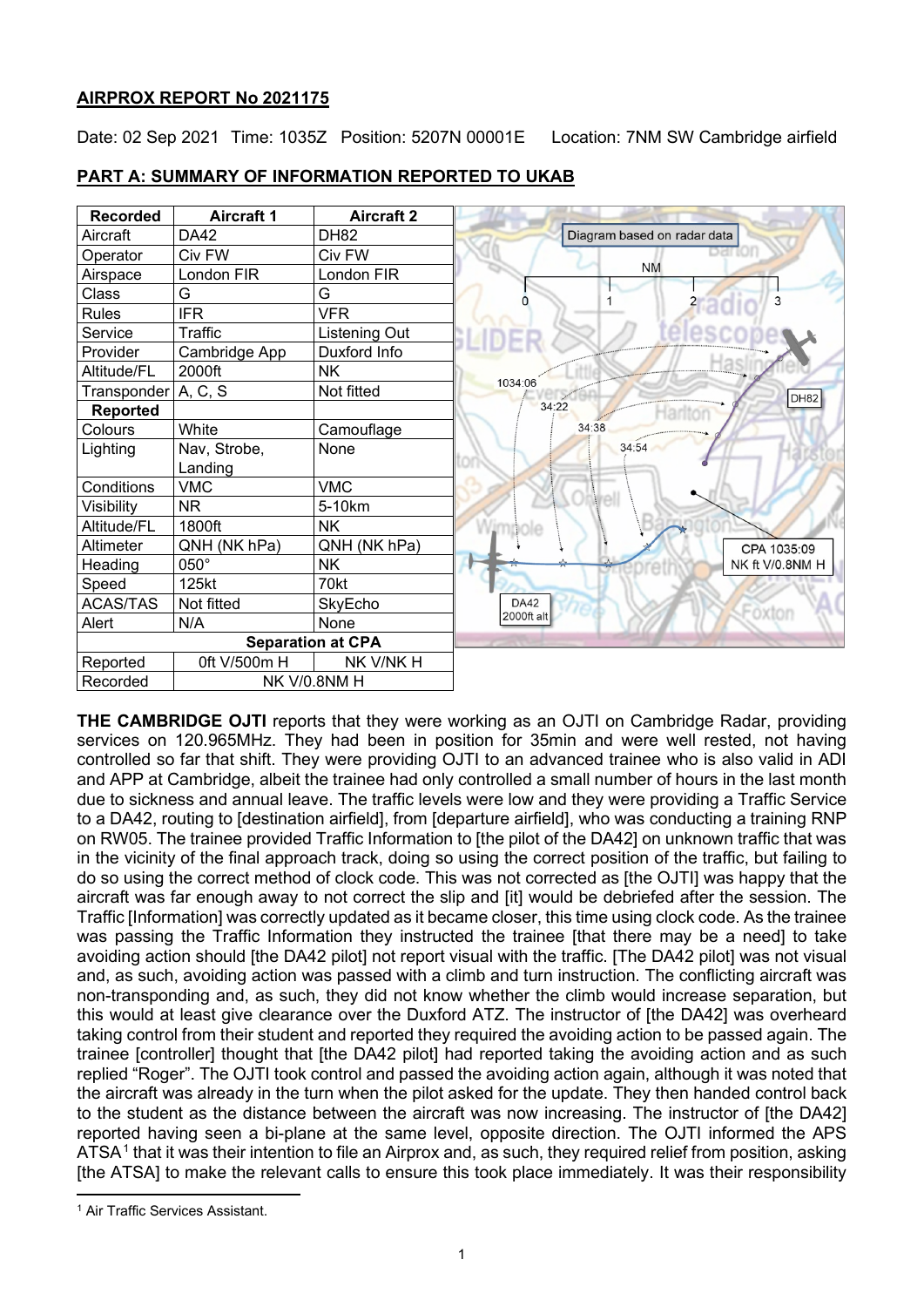to arrange such relief as the duty watch supervisor. They then took back control from the trainee who had offered further vectors to [the DA42 pilot]. [The DA42 pilot] had been placed under a vector of 320° to be repositioned; however, the unknown aircraft changed direction (by approximately 180°) and routed towards [the DA42] again. They opted to vector [the DA42 pilot] further away from the conflict before resuming vectors to the IAF for the RNP05. Once [the DA42 pilot] was established on their approach and working Cambridge Tower, they opted to close the APS function to hand over to an APP ATCO.

**THE DA42 PILOT** reports that they were completing a training flight with a student and were under a Traffic Service. They had been cleared for the RNP procedure RW05 via BEPOX and had been advised of an aircraft that was in the vicinity of the FAT<sup>[2](#page-1-0)</sup>, however, it was not in communication with Cambridge ATC. On passing the intermediate fix at 2000ft, a descent was commenced to 1600ft in accordance with the vertical profile of the procedure. Due to the poor visibility, they allowed the student to fly without the use of an instrument hood. Due to the Traffic Information from ATC they discussed with the student that this was [a situation] where maintaining situational awareness of Traffic Information was essential. While on the FAT and in the descent, ATC updated the Traffic Information. The aircraft was then seen at the same level on a reciprocal course. At the same time the aircraft was seen, ATC instructed them to take avoiding action.

The pilot assessed the risk of collision as 'Medium'.

**THE DH82 PILOT** reports that they were operating out of [departure airfield] on the date and time in question related to the Airprox. They undertake multiple instructional flights per day for a training organisation based at [departure airfield] and have not been involved in any Airprox that they are personally aware of. Consequently, they do not have any reason for any specific recollection of the flight concerned. The flight was instructional (Exercise 3), with the student pilot handling the controls for the majority of the flight. They elect to use a [TAS device] connected to a moving map for additional situational awareness, which they run on a kneeboard tablet, connected via Bluetooth (for warnings) to their headset. Whilst they [report being aware that] this does not provide a definitive solution, it is part of their Threat and Error Management undertakings for both instructional and personal flights, whilst also allowing warnings to be given to them verbally enabling a good lookout to be maintained. At no point on this, or any other flight, has [the TAS device] warned them of any aircraft close enough to warrant an Airprox (and nor have they visually seen an aircraft close enough to warrant an Airprox). On some occasions, (if operating just to the north of Duxford), they purposely elect (due to Threat and Error Management considerations), to use the Duxford Information frequency rather than changing to Cambridge Approach. This is due to Cambridge sometimes not being able to offer any radar assisted service, and known warbird traffic operating to the north of Duxford which remains on the Duxford frequency. Their understanding is that Cambridge usually inform Duxford of any inbound IFR traffic for the IAP to enable Duxford Information to inform relevant aircraft on frequency operating to the north. They feel that this option means that they are more situationally aware of traffic in the area. They report that they are not aware of any Airprox, nor have they been told of the location of the Airprox other than it being "in the vicinity of Cambridge (EGSC)"

**THE DUXFORD SUPERVISOR** reports that the incident was notified to them on 17th September 2021. Prior to that they had no knowledge of this Airprox as it had not been previously reported to them either by telephone or R/T. They have spoken with the FISO [who was] on frequency at the time, who reports that they are unaware of any Airprox incident involving [the DH82]. They have reviewed the Duxford R/T recordings for the times given and there was no indication of any incident occurring. They have not carried out any further investigation.

#### **Factual Background**

The weather at Cambridge was recorded as follows:

METAR EGSC 021050Z 04008KT 020V080 9999 BKN021 16/11 Q1030 METAR EGSC 021020Z 04007KT 010V080 9999 BKN021 16/11 Q1030

<span id="page-1-0"></span><sup>2</sup> Final Approach Track.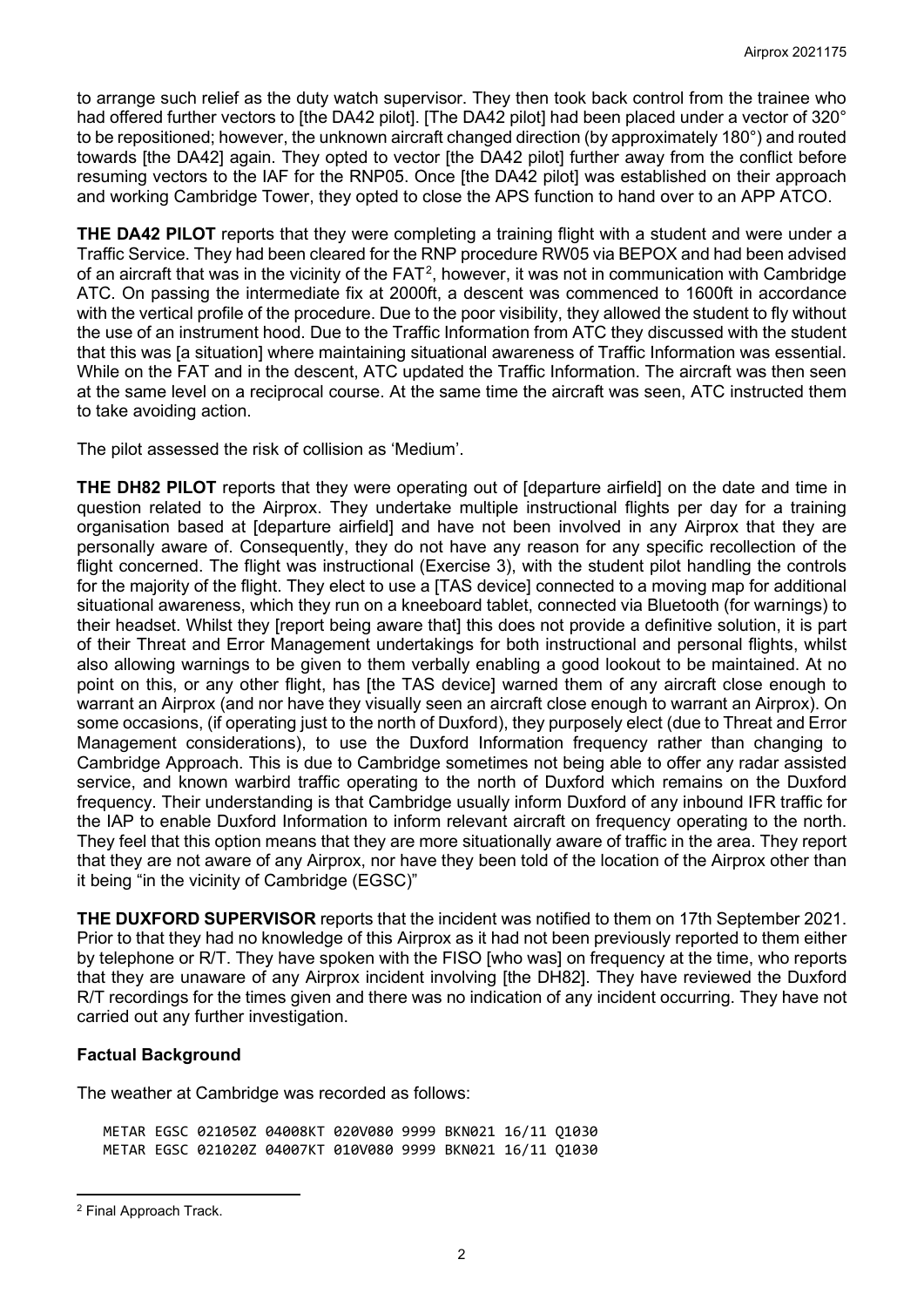#### **Analysis and Investigation**

## **CAA ATSI**

The DA42 pilot was on a training flight and was receiving radar vectors for an RNP approach to RW05 at Cambridge. They were in receipt of a Traffic Service (with "reduced Traffic Information due to limited radar performance") from the Cambridge radar controller who was a trainee controller under instruction. The DH82 pilot was also on a training flight and was on the Duxford Information frequency. The pilot reported being in receipt of a Basic Service from "Duxford or Cambridge", but ATSI could find no evidence to support this.

At **1027:45**, having passed the missed approach instructions to the DA42 pilot, the Cambridge controller then turned them onto a base leg for their approach. At **1028:30** the controller descended the DA42 to 3000ft. On the area radar replay, a primary-only contact believed to be the DH82 had only just appeared (Figure 1).



Figure 1 – 1028:30

At **1028:46** a telephone call was made to Duxford by Cambridge advising them that the Cambridge 05 RNP was active with a DA42. At **1028:50** the Duxford FISO was heard to call the pilot of the DH82 three times without receiving a reply, and once again at **1029:46** (Figures 2 and 3).



Figure 2 – 1028:50 Figure 3 – 1029:46

At **1029:57** the Cambridge controller instructed the DA42 pilot to turn on to a heading of 110°. Then, at **1031:20** the controller gave the DA42 pilot their position as being 2 miles west of BEPOX, (the Initial Approach Fix for the RNP approach to RW05 at Cambridge), and cleared them for the approach requesting a report as they passed BEPOX (Figure 4).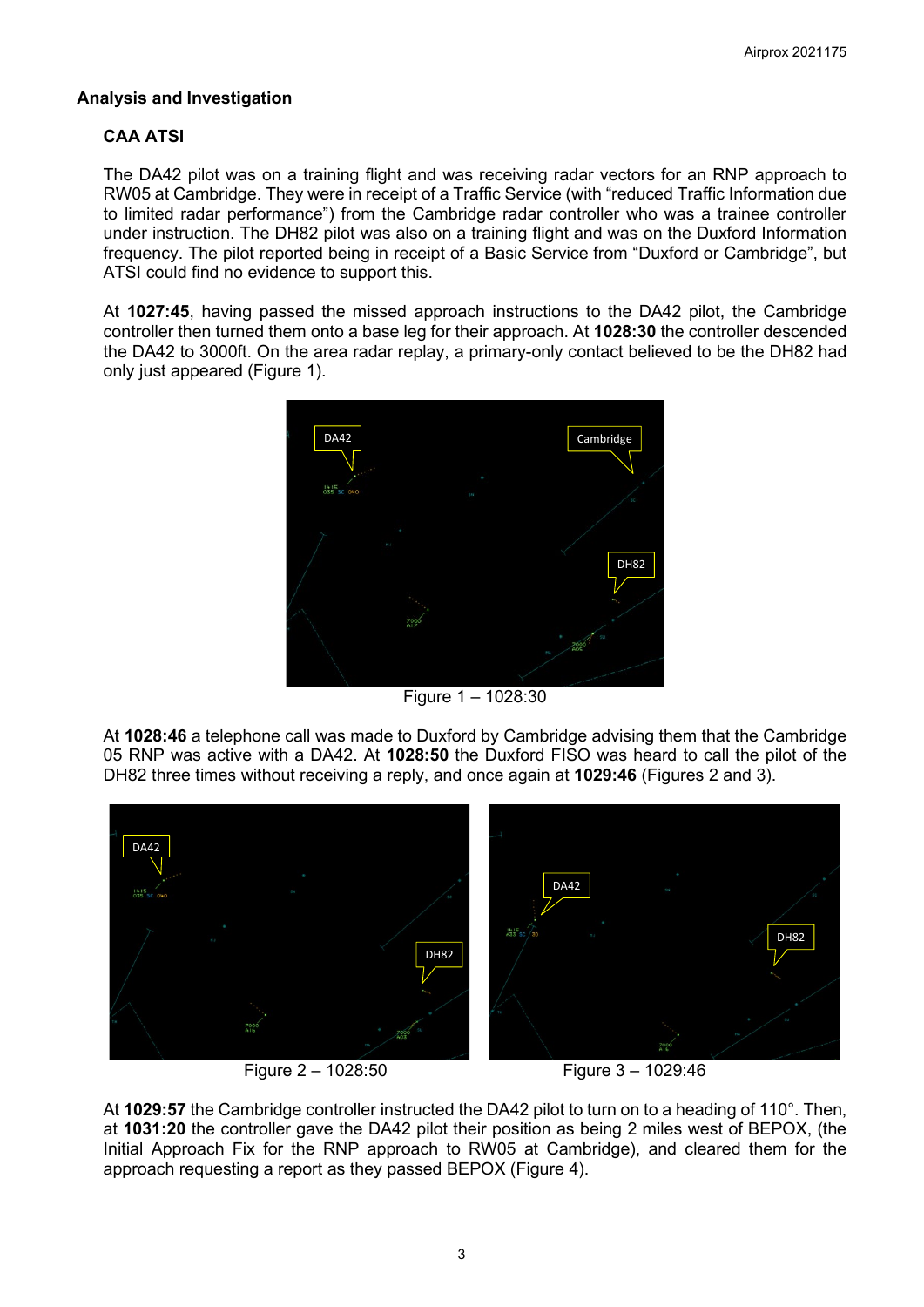

Figure 4 – 1031:20

At **1032:10** the contact believed to be the DH82 was seen to pass through the Cambridge RW05 final approach (Figure 5).



Figure 5 – 1032:10 (8NM lateral separation between the aircraft)

At **1032:48** the pilot of the DA42 reported passing BEPOX and they were instructed to report established on the final approach track. The DH82 was 7NM to the east-northeast of the DA42 at this time (Figure 6).



Figure 6 – 1032:48

At **1033:58** the Cambridge controller passed the following Traffic Information to the pilot of the DA42: "*traffic just operating half mile west of a 4 mile final, manoeuvring, no height information. Advise if you get that traffic in site* [sic] *at any time (unintelligible) wish to break off the approach*". On the area radar replay, the contact believed to be the DH82 had disappeared 20sec earlier, 5.8NM to the northeast of the DA42, and then reappeared 4.2NM to the northeast (Figure 7).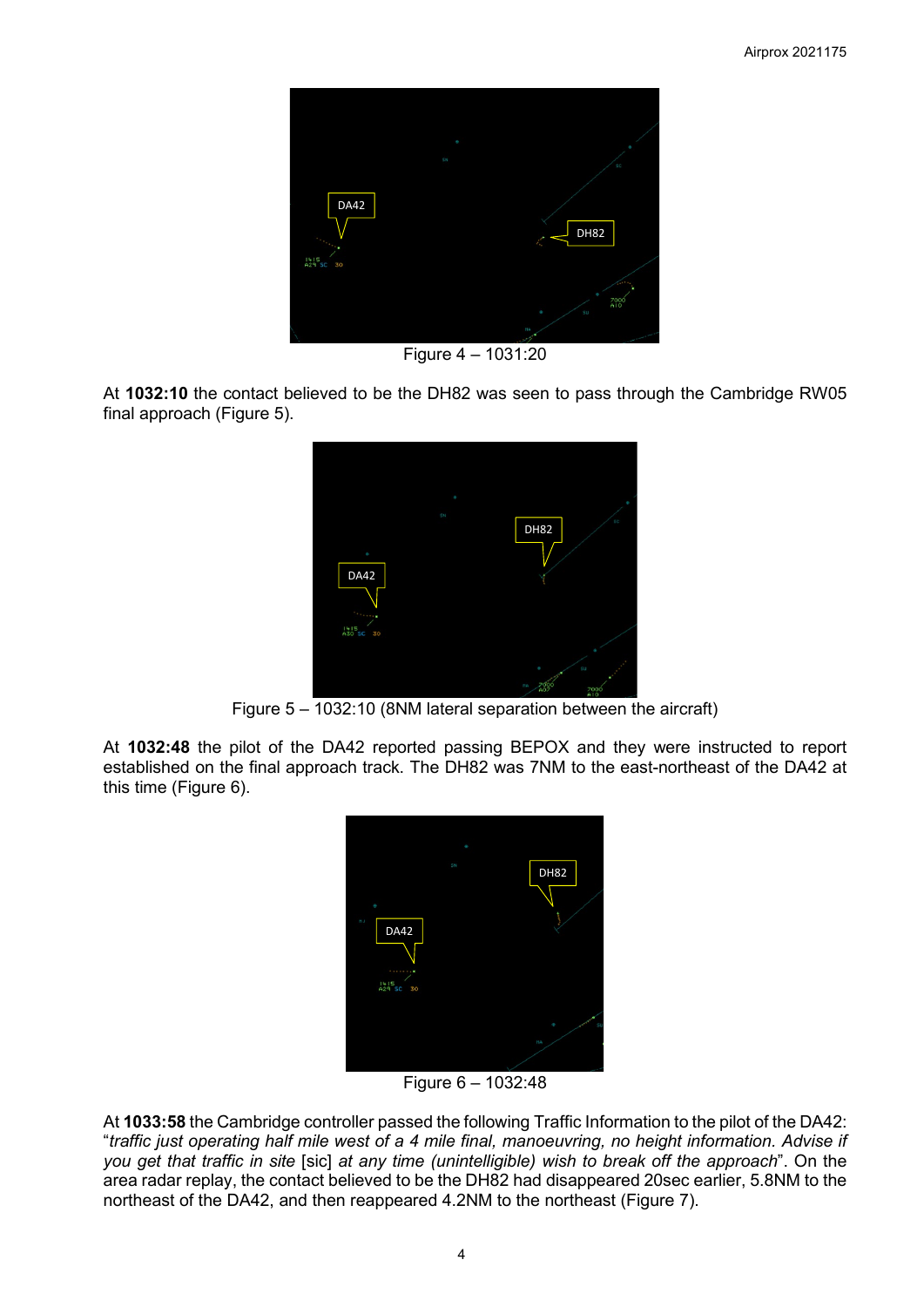

Figure 7 - 1033:58

The DA42 pilot replied; "*er wilco, and sorry, say again the range to the threshold*", The controller replied; "*he's now just tracking southwest-bound, about just west of a four and a half mile final*".

At **1034:42** the Cambridge controller updated the Traffic Information; "*previously mentioned traffic is now in your left 11 o'clock, 2 miles, no height information. Converging, opposite direction. Do you have the traffic in sight?*" (Figure 8).



Figure 8 – 1034:42

The DA42 pilot replied; "*negative and er I'm looking*".

Then at **1034:58** the controller instructed the DA42 pilot "*avoiding action turn right heading 090°, climb to altitude 3000ft*" (Figure 9).



Figure 9 - 1034:58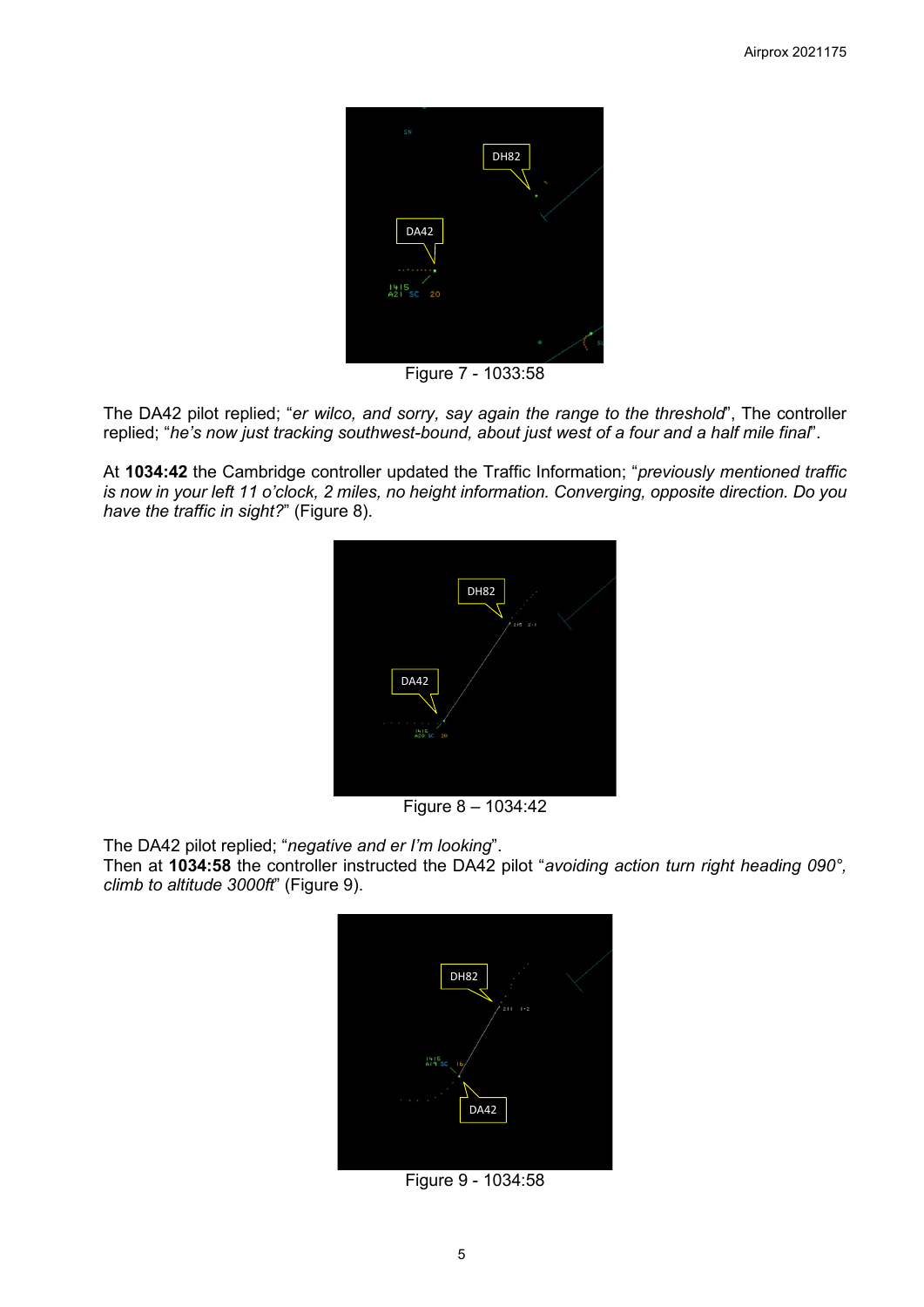The DA42 pilot was heard to say "*control*" before replying "*er just taking avoiding action – he's directly in front*".

At **1035:06** the DA42 was seen to be in a turn to the right (Figure 10), and at **1035:09** a new controller, believed to be the OJTI was heard to say; "*avoiding action. Turn right now heading 090°.*" This was coincidental with CPA (Figure 11).



Figure 10 – 1035:06 Figure 11 – 1035:09 - CPA

The pilot of the DA42 subsequently reported the second aircraft as being a biplane, and when questioned by the controller, advised that it was "*exactly the same level as I broke off there, and converging straight towards me as well*".

ATSI had access to copies of reports from both pilots, the Cambridge controller and Duxford FISO reports, and a copy of the Cambridge interim review report. ATSI reviewed RTF recordings from both units and the area radar replay supplied by NATS. Screenshots have been taken from that area radar replay and do not represent the picture available to the Cambridge controller at the time.

The report from Cambridge ATC was filed by the OJTI, who stated that the "high-hour" trainee controller was already qualified in Aerodrome and Approach. They highlighted the fact that the initial Traffic Information was not passed as a position relative to the DA42, but that they did not correct at the time as the aircraft were still well apart and that they intended to include it in the debrief later. The trainee subsequently passed updated Traffic Information correctly. The OJTI stated that they had instructed the trainee to issue avoiding action should the pilot of the DA42 not report visual with the other traffic. There was some doubt in the OJTI's mind as to whether the pilot had taken the avoiding action subsequently issued by the trainee, and so took the frequency and repeated it, although by that point the OJTI reported seeing the DA42 in a turn away from the DH82, and which was evidenced from the radar replay.

CAP774 UK Flight Information Services (Chapter 3 Traffic Service) states:

*When providing headings/levels for the purpose of positioning and/or sequencing or as navigational assistance, the controller should take into account traffic in the immediate vicinity based on the aircraft's relative speeds and closure rates, so that a risk of collision is not knowingly introduced by the instructions passed. However, the controller is not required to achieve defined deconfliction minima and pilots remain responsible for collision avoidance even when being provided with headings/levels by ATC*

 $\overline{a}$ The first instance of Traffic Information being passed was generic and, whilst providing some situational awareness, the pilot might have benefited from it being more specific to give greater time to visually acquire the DH82. This was evidenced by the DA42 pilot asking for the information to be repeated in relation to the threshold. Also, whilst avoiding action was passed by the trainee controller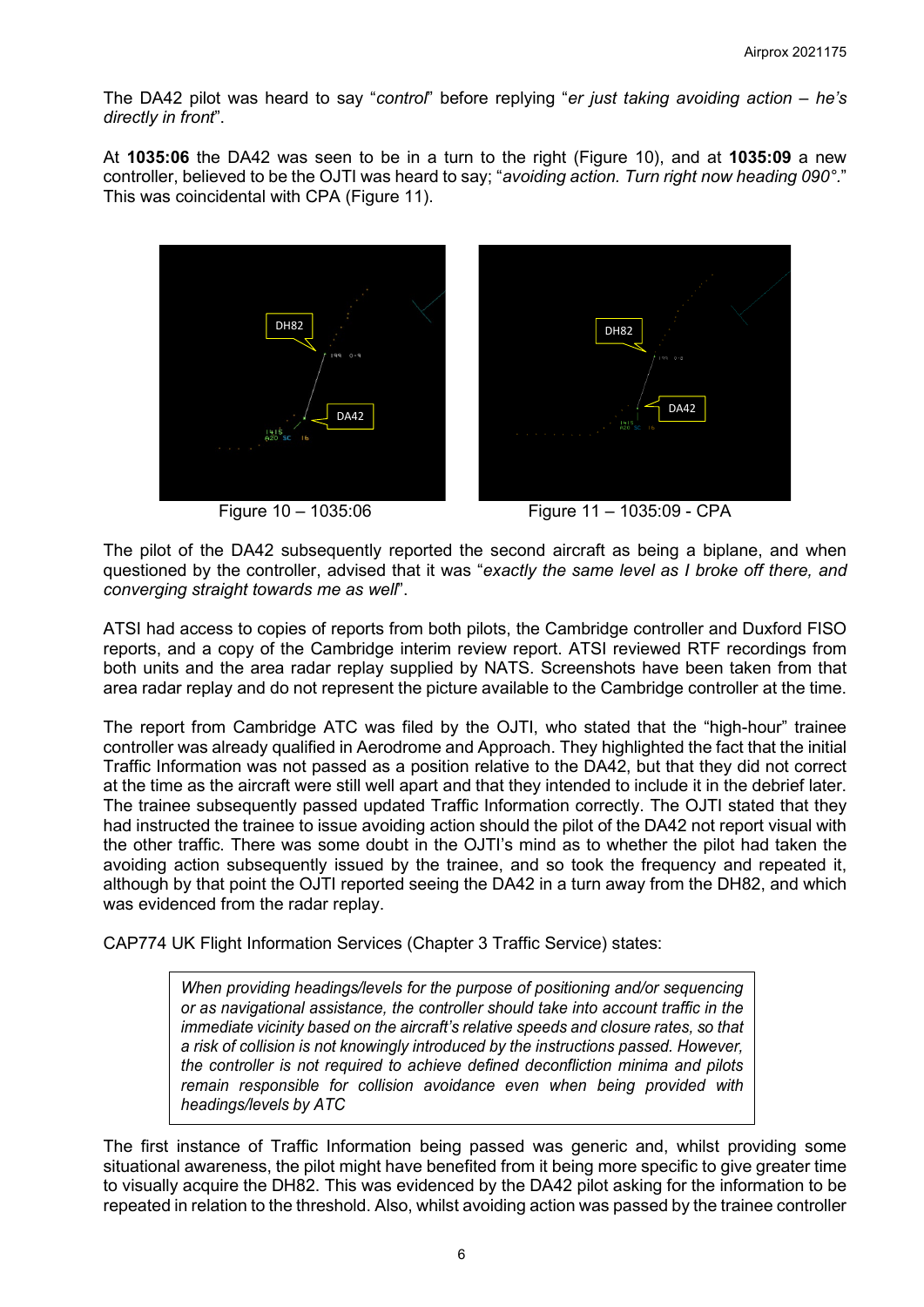and then the OJTI, neither used the standard phraseology which includes the action "immediately", as in "avoiding action, turn right immediately….".

The follow-up report by Cambridge ATC indicated that they intend to approach Duxford to deliver a presentation on their operations to the GA pilots based there, and to others in the local area.

Although, at the time of this report, and unconfirmed by the unit, the Duxford FISO does appear to have attempted to advise the pilot of the DH82 about the activity on the 05 RNP at Cambridge, having made four attempts to contact them without success just after the phone call from Cambridge had been received.

The pilot of the DA42 reported becoming visual with the DH82 at the same time as the Cambridge controller issued avoiding action.

The pilot of the DH82 stated that they did not recall this event, see any aircraft in their proximity to warrant an Airprox report, nor receive any warning from their [TAS] device. They reported that they did not have a transponder fitted to the aircraft.

There is no record of the DH82 pilot making any call to Cambridge ATC for a service. Also, if the Duxford FISO was trying to advise them about the activity on the Cambridge 05 RNP, the pilot apparently did not hear the calls from the Duxford AFISO and so could not have been informed about Cambridge IFR traffic.

To conclude, Traffic Information was passed by the Cambridge controller and, believing that an actual risk of collision existed, subsequently issued avoiding action. Ultimately the pilot of the DA42 remained responsible for collision avoidance.

The pilot of the DH82 was neither transponding nor receiving any ATC service, and flew through a published instrument approach (twice) and into such proximity to the DA42, that the Cambridge controller believed there to be a risk of collision.

Cambridge ATC is reminded of its obligations under Regulation (EU) 376/2014 as retained (and amended in UK domestic law) under the European Union (Withdrawal) Act 2018, Article 4, paragraphs  $6(d)$  and 7, to submit a mandatory occurrence report, within 72 hours of when they are first made aware of an occurrence, and to conduct an analysis of the occurrence, in order to identify any safety hazards, followed by submission of follow up reports, in accordance with the 30 day and 3 month timescales contained in Article 11 of the regulation.

#### **Cambridge Air Traffic Services investigation**

While operating on RW05 a DA42 pilot was operating a training flight from [departure to destination airfield] and conducting an RNP approach to RW05 under a Traffic Service from Cambridge Radar with a trainee APS controller under the supervision of a Radar OJTI. During the approach, while on an approximate 9NM final, the APS trainee called Traffic Information to the [DA42 pilot] on a primary contact manoeuvring on a 4.5NM final. When the DA42 was on an approximate 8NM final the Traffic Information was updated, after this update, at 1034:55, avoiding action was issued by the trainee ATCO, [the DA42 pilot] requested that the transmission was resent as they were [already] undertaking avoiding action. At this point the OJTI reissued the avoiding action. At 1035:41 the [DA42 pilot] reported that it was a biplane that had been converging straight for them. Whilst vectoring the aircraft for a second approach, further vectoring was needed to avoid the same aircraft which was still manoeuvring on the final approach.

The OJTI reports that they were providing a Traffic Service to [the DA42 pilot], who was conducting a training RNP on RW05. The trainee provided Traffic Information to [the DA42 pilot] on unknown traffic that was in the vicinity of the final approach track, doing so using the correct position of the traffic but failing to use the correct method of clock code. This was not corrected as they were satisfied that [the separation was sufficient and] it would be debriefed after the session. The Traffic Information was correctly updated as it became closer, this time using clock code. As the trainee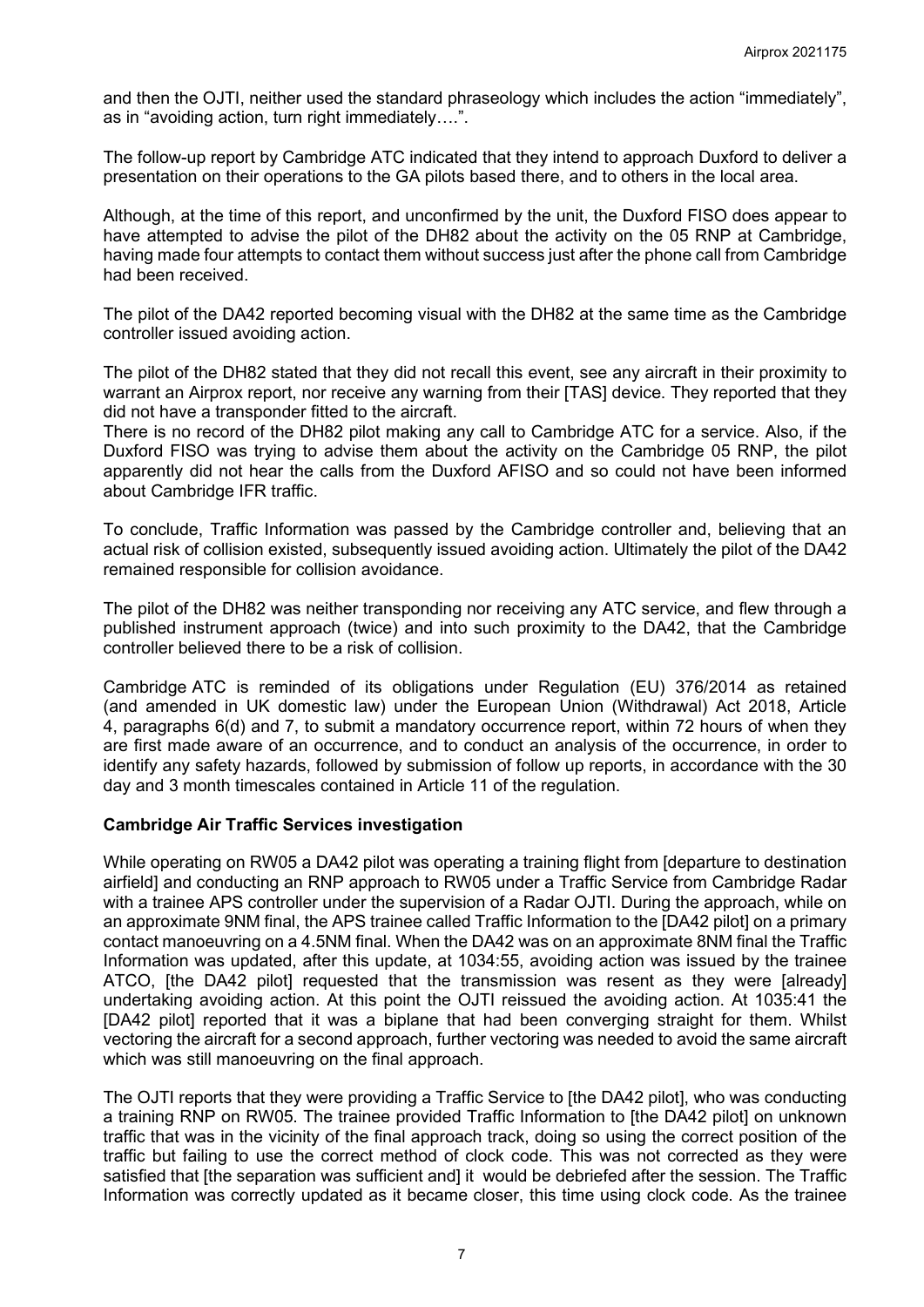was passing the Traffic Information the OJTI instructed the trainee to issue avoiding action should [the DA42 pilot] not report visual with the traffic. [The DA42 pilot] was not visual and, as such, avoiding action was passed with a climb and turn instruction. The instructor of [the DA42] was overheard taking control from their student and reported that they required the avoiding action to be passed again. The trainee [ATCO] thought that [the DA42 pilot] had reported taking the avoiding action and as such replied "Roger". They took control from the trainee and passed the avoiding action again, although it was noted that the aircraft was already in the turn when they asked for the update. They handed control back to the student as the distance between the two aircraft was now increasing. The instructor of [the DA42] reported having seen a bi-plane at the same level, opposite direction. Once [the pilot of the DA42] was established on their approach and working Cambridge Tower, they opted to close the APS function to hand over to an APP ATCO who was able to continue services whilst band-boxed.

The trainee ATCO reports that they were training in APS while a DA42 [pilot] was conducting a training RNP approach to RW05. Prior to the [DA42] passing BEPOX on the approach they had noticed a primary contact operating just to the south of the ATZ, at the entrance to the Cambridge/Duxford gap. When the [DA42 pilot] turned onto the FAT, generic Traffic Information was passed to them on the primary contact which was now operating on about a 4.5NM final. They called the tower to ask if they could get visual contact with the aircraft. The [DA42 pilot] was not visual so they updated the Traffic Information and when [the pilot] was still not visual they issued avoiding action, as the primary contact had turned towards them. [The trainee ATCO] did not reissue the avoiding action message as they thought that the pilot had said [that they were] taking avoiding action. The [DA42 pilot] was then vectored back towards BEPOX to recommence their approach.

The investigator concluded that both the trainee ATCO and OJTI acted in accordance with their licences and there are no immediately apparent concerns as to ongoing competence. Pending a full investigation, they would have no concerns to reinstate both to active duty. They state that this was the third serious incident resulting in avoiding action in a short period of time involving the instrument approach to RW05 at Cambridge. Unfortunately, it is an ongoing and previously identified issue with aircraft operating into and out of both Duxford and Fowlmere aerodromes. The risk of airborne conflict is currently the airport's highest and, in the light of the two most recent incidents, they would recommend that a full investigation is undertaken to include revisiting the risk assessment to confirm that the included mitigations remain robust and effective and that all risks remain ALARP.

#### **UKAB Secretariat**

The DA42 and DH82 pilots shared an equal responsibility for collision avoidance and not to operate in such proximity to other aircraft as to create a collision hazard.<sup>[3](#page-7-0)</sup> If the incident geometry is considered as converging then the DH82 pilot was required to give way to the DA[4](#page-7-1)2.<sup>4</sup> If the incident geometry is considered as head-on or nearly so then both pilots were required to turn to the right.<sup>[5](#page-7-2)</sup>

#### **Summary**

An Airprox was reported when a DA42 and a DH82 flew into proximity 7NM SW of Cambridge airfield at 1035Z on Thursday 2<sup>nd</sup> September 2021. The DA42 pilot was operating IFR and the DH82 pilot was VFR, both pilots were in VMC, the DA42 pilot was in receipt of a Traffic Service from Cambridge Approach and the DH82 pilot was listening out on the Duxford Information frequency.

#### **PART B: SUMMARY OF THE BOARD'S DISCUSSIONS**

Information available consisted of reports from both pilots, radar photographs/video recordings, reports from the air traffic controllers involved and reports from the appropriate operating authorities. Relevant

<span id="page-7-0"></span><sup>3</sup> (UK) SERA.3205 Proximity.

<span id="page-7-1"></span><sup>4</sup> (UK) SERA.3210 Right-of-way (c)(2) Converging.

<span id="page-7-2"></span> $5$  (UK) SERA.3210 Right-of-way (c)(1) Approaching head-on.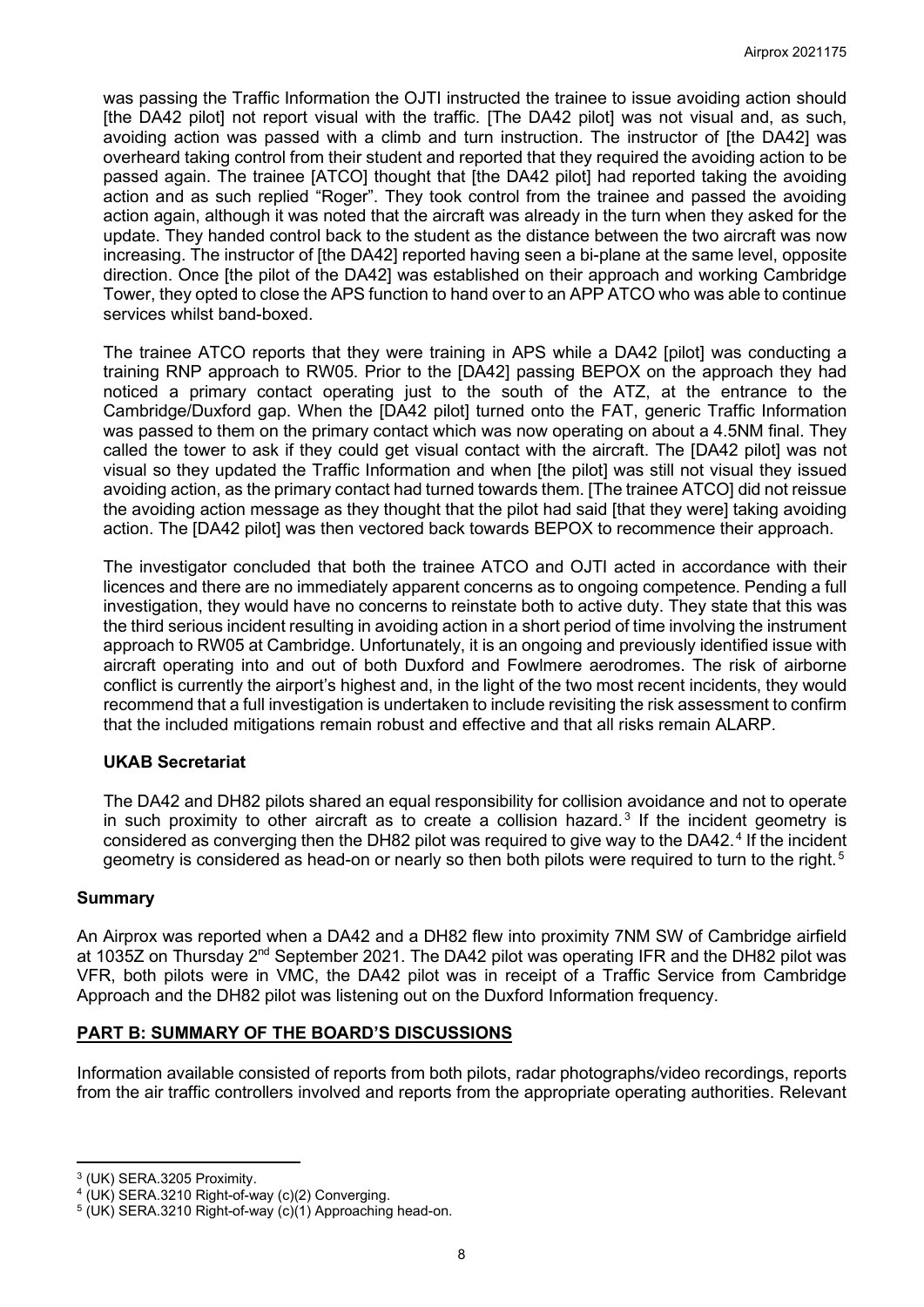contributory factors mentioned during the Board's discussions are highlighted within the text in bold, with the numbers referring to the Contributory Factors table displayed in Part C.

Due to the exceptional circumstances presented by the coronavirus pandemic, this incident was assessed as part of a 'virtual' UK Airprox Board meeting where members provided a combination of written contributions and dial-in/VTC comments.

The Board first considered the actions of the DA42 pilot. Members noted that they had been operating under a Traffic Service and had been in receipt of Traffic Information regarding the relative location of the DH82 from the Cambridge controller. The Traffic Information that had been passed had not contained any altitude information as this had not been available to the controller, the result of which had been that the DA42 pilot had had only generic situational awareness of the DH82 (**CF4**). The Board agreed that the DA42 pilot had been established on the final approach track and about to commence descent when they had become visual with the DH82 traffic, and considered that the proximity of the DH82 had caused the DA42 pilot concern (**CF6**) and so they initiated their own avoiding action.

Next the Board discussed the actions of the DH82 pilot including their area of operation. Members noted that the DH82 pilot had crossed the "feathers" that indicate an instrument approach for Cambridge airport. Reference was made to guidance contained in the Skyway Code $<sup>6</sup>$  $<sup>6</sup>$  $<sup>6</sup>$  and on VFR charts which</sup> states that, "*pilots are recommended to contact the aerodrome ATSU if flying within 10NM of an aerodrome marked with such feathers*", and that "*VFR traffic operating near aerodromes outside controlled airspace should be aware that there may be instrument traffic using IAPs and should avoid crossing them at similar altitudes to that of the procedure, unless talking to the relevant ATSU*". The DH82 pilot, however, had not been in contact with the Cambridge controller and members considered that this had been contributory to the Airprox (**CF2**). Local arrangements were then discussed by the Board, specifically the Letter of Agreement (LoA) that exists between Cambridge and Duxford, under which the Cambridge controller informs the Duxford AFISO of instrument approach traffic to enable that information to be passed to pilots on their frequency, however the DH82 pilot did not respond to calls from the AFISO, thus rendering this element of the LoA redundant (**CF3**). The Board noted that the DH82 pilot had had a TAS device available to them but there had been no report of an alert being generated when one might have been expected (**CF5**) which, in combination with the DH82 pilot not being in contact with an ATSU, resulted in them having no situational awareness regarding the presence of the DA42 (**CF4**).

Members looked next at the actions of the Cambridge controller, OJTI and the Duxford AFISO and agreed that all had done as much as they had been able to do to prevent the event from happening and that the proximity of the aircraft as observed by the Cambridge OJTI had given them cause for concern (**CF1**). It was observed by members that there had been a number of Airprox of a similar nature in this area over the past year.

Finally, the Board considered the risk involved in this Airprox. As the DH82 did not have a transponder there had been no altitude information on the NATS radar replay and pilot had been unable to provide a GPS log file for their flight. Consequently, it had not been possible to determine a vertical separation for the recorded CPA. The Board considered the estimated vertical separation reported by the DA42 pilot and members noted that the pilot had assessed the risk of collision to be 'medium', whilst the DH82 pilot reported that, in their opinion, there had been no Airprox. Members noted that the DA42 pilot had sighted the DH82 early enough to take avoiding action. The Board concluded that there had been no risk of collision but that safety had been reduced. Consequently, the Board assigned a Risk Category C to this event.

<span id="page-8-0"></span><sup>6</sup> https://publicapps.caa.co.uk/docs/33/CAP1535S%20Skyway%20Code%20Version%203.pdf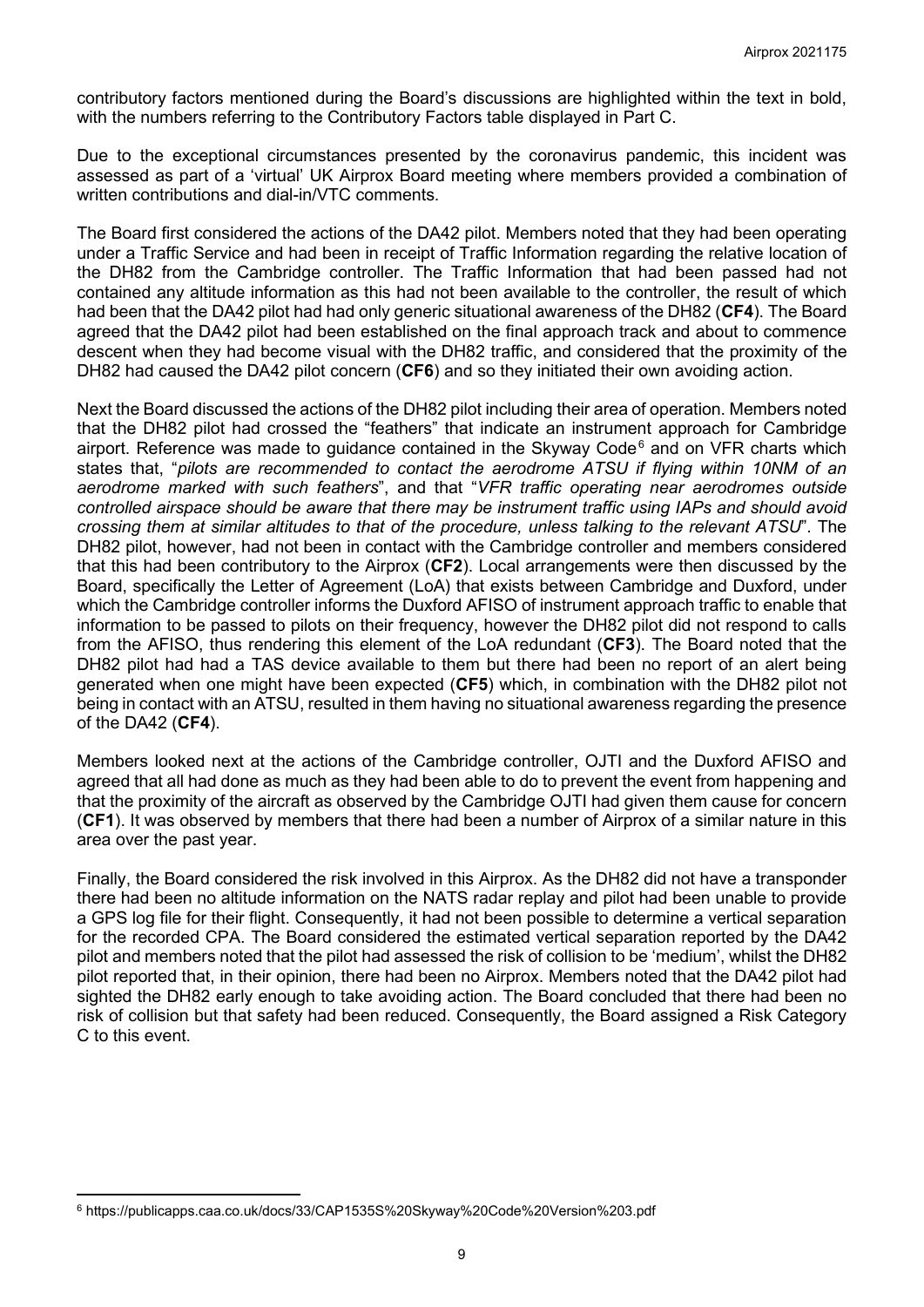# **PART C: ASSESSMENT OF CONTRIBUTORY FACTORS AND RISK**

#### Contributory Factors:

|                | 2021175                                                     |                                                                                                                                                                                           |                                                                                                                                                             |                                                                                                 |  |  |  |  |  |  |
|----------------|-------------------------------------------------------------|-------------------------------------------------------------------------------------------------------------------------------------------------------------------------------------------|-------------------------------------------------------------------------------------------------------------------------------------------------------------|-------------------------------------------------------------------------------------------------|--|--|--|--|--|--|
| <b>CF</b>      | Factor                                                      | <b>Description</b>                                                                                                                                                                        | <b>ECCAIRS Amplification</b>                                                                                                                                | <b>UKAB Amplification</b>                                                                       |  |  |  |  |  |  |
|                | <b>Ground Elements</b>                                      |                                                                                                                                                                                           |                                                                                                                                                             |                                                                                                 |  |  |  |  |  |  |
|                |                                                             | • Situational Awareness and Action                                                                                                                                                        |                                                                                                                                                             |                                                                                                 |  |  |  |  |  |  |
| 1              | Human<br>Factors                                            | • Expectation/Assumption                                                                                                                                                                  | Events involving an individual or a crew/<br>team acting on the basis of expectation or<br>assumptions of a situation that is different<br>from the reality | Concerned by the proximity of<br>the aircraft                                                   |  |  |  |  |  |  |
|                | <b>Flight Elements</b>                                      |                                                                                                                                                                                           |                                                                                                                                                             |                                                                                                 |  |  |  |  |  |  |
|                | <b>.</b> Tactical Planning and Execution                    |                                                                                                                                                                                           |                                                                                                                                                             |                                                                                                 |  |  |  |  |  |  |
| $\overline{2}$ | Human<br>Factors                                            | • Communications by Flight<br>Crew with ANS                                                                                                                                               | An event related to the communications<br>between the flight crew and the air<br>navigation service.                                                        | Pilot did not request<br>appropriate ATS service or<br>communicate with appropriate<br>provider |  |  |  |  |  |  |
|                |                                                             | • Situational Awareness of the Conflicting Aircraft and Action                                                                                                                            |                                                                                                                                                             |                                                                                                 |  |  |  |  |  |  |
| 3              | Human<br>Factors                                            | • Monitoring of<br>Communications                                                                                                                                                         | Events involving flight crew that did not<br>appropriately monitor communications                                                                           |                                                                                                 |  |  |  |  |  |  |
| 4              | Contextual                                                  | • Situational Awareness and<br>Sensory Events                                                                                                                                             | Events involving a flight crew's awareness<br>and perception of situations                                                                                  | Pilot had no, late or only<br>generic, Situational Awareness                                    |  |  |  |  |  |  |
|                | <b>• Electronic Warning System Operation and Compliance</b> |                                                                                                                                                                                           |                                                                                                                                                             |                                                                                                 |  |  |  |  |  |  |
| 5              | Human<br>Factors                                            | • Response to Warning<br>System                                                                                                                                                           | An event involving the incorrect response of<br>flight crew following the operation of an<br>aircraft warning system                                        | CWS misinterpreted, not<br>optimally actioned or CWS alert<br>expected but none reported        |  |  |  |  |  |  |
|                | • See and Avoid                                             |                                                                                                                                                                                           |                                                                                                                                                             |                                                                                                 |  |  |  |  |  |  |
| 6              | Human<br>Factors                                            | Events involving flight crew incorrectly<br>• Perception of Visual<br>perceiving a situation visually and then<br>taking the wrong course of action or path of<br>Information<br>movement |                                                                                                                                                             | Pilot was concerned by the<br>proximity of the other aircraft                                   |  |  |  |  |  |  |

Degree of Risk: C

#### Safety Barrier Assessment<sup>[7](#page-9-0)</sup>

In assessing the effectiveness of the safety barriers associated with this incident, the Board concluded that the key factors had been that:

#### **Flight Elements:**

**Tactical Planning and Execution** was assessed as **partially effective** because the DH82 pilot was not in contact with an appropriate ATS provider.

**Situational Awareness of the Conflicting Aircraft and Action** were assessed as **partially effective** because the DA42 pilot had only generic situation awareness of the DH82, whereas the DH82 pilot had no awareness of the DA42 prior to sighting it.

**Electronic Warning System Operation and Compliance** were assessed as **ineffective** because the TAS device on the DH82 did not alert to the presence of the DA42 when one would have been expected.

<span id="page-9-0"></span> $7$  The UK Airprox Board scheme for assessing the Availability, Functionality and Effectiveness of safety barriers can be found on the **UKAB Website**.